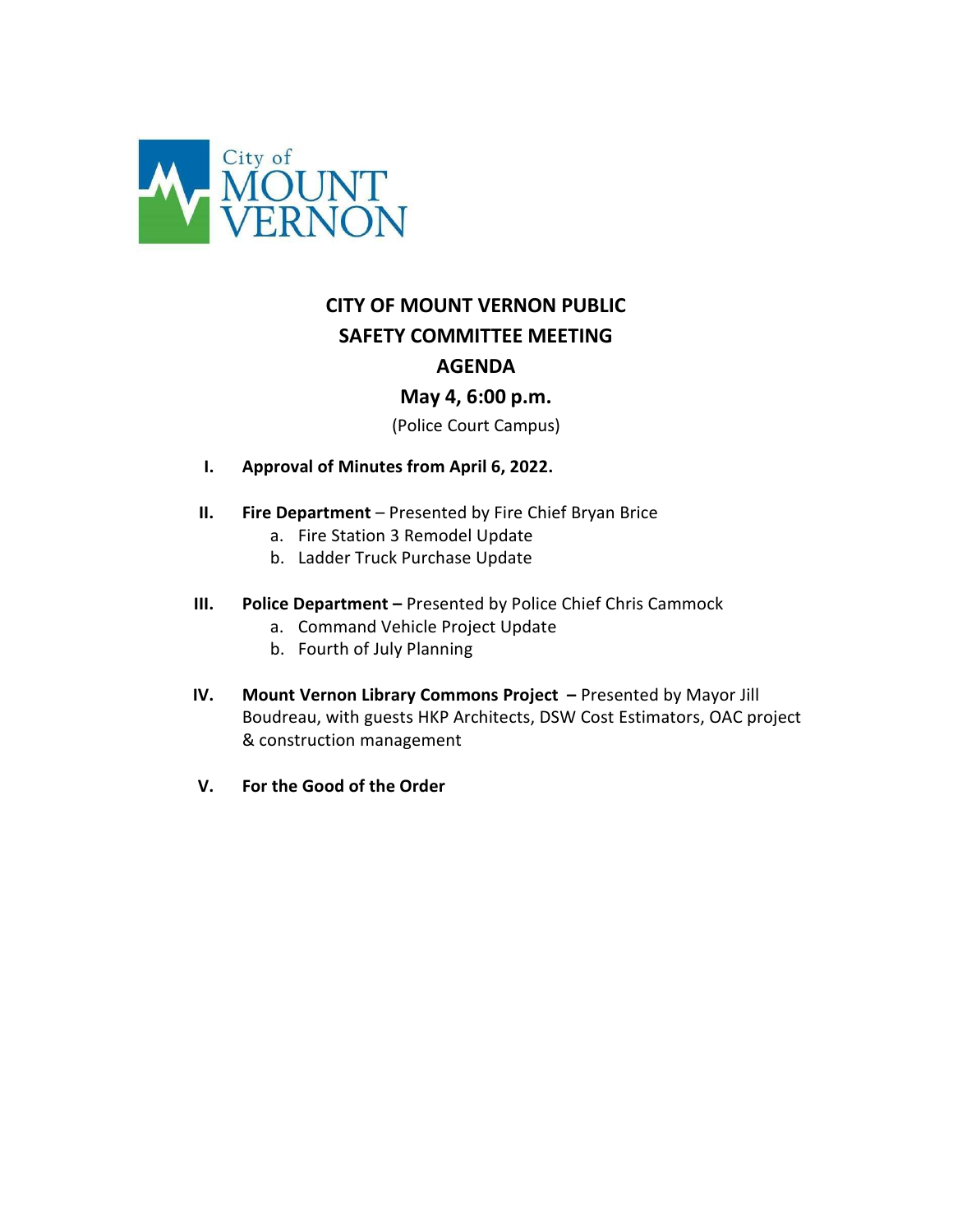

# **Public Safety Meeting**

Police Campus April 6, 2022

#### **Attendees**

Council Members Mary Hudson, Mark Hulst, Melissa Beaton, Gary Molenaar, Iris Carias and Juan Morales, Mayor Jill Bourdreau

Staff: Kevin Rogerson, Doug Volesky, Eric Keator, Chris Phillips, Jacob Milner, Morgan Morrison, Barry Kerth, Bryan Brice, Christine Love Johnson

#### **Absentees**

Richard Brocksmith

# **Activities**

Councilmember Beaton moved to approve the minutes from the March 2, 2022, Public Safety Meeting, motion seconded by Councilmember Molenaar. Minutes adopted as written.

#### **Presentations & Discussion**

Fire Department Grant Application Updates – Bryan Brice

- The Department received a grant award from the Department of Labor & Industries for proper bunker gear storage at Fire Stations 2 and 3.
	- o This grant is a 1 to 1 match, with the total project award of \$22,000. The City's match is \$10,879.
	- o Staff has begun the process to purchase the approved items.
- The 2022 Assistance to Firefighting Grant, through FEMA, has not yet been awarded.

# 2018 Fire Code Update – Barry Kerth

- The adoption of the 2018 International Fire Code corrected many of the City's codes, but lacked clarity in a few areas
	- o In 2014, City Council passed an ordinance placing a fee to false fire alarms in excess of 3 per calendar year. The intent of this ordinance was to encourage business owners to maintain their fire and life safety systems but did not provide an outlet to resolve disputes.
	- o The Fire Marshal's Office is working closely with Development Services on a process for the Hearing Examiner to also work with the Fire Department.
- Current language in the Fire Code requires that businesses 2500 sq ft or greater are required to install a fire alarm system in existing building when remodeling regardless of the size of the remodel.
	- $\circ$  This is resulting in businesses with small tenant improvements facing additional costs greater than \$10,000 to install a system.
	- o The Fire Marshal is working with the building department on language within the building code to clearly identify when a fire alarm should be installed.
- The Fire Marshal will be bringing both items to Council for discussion and approval in late May, early June meetings.

# GIS Support for Public Safety – Jacob Milner

Since 2020, the Geographic Information Systems Department (GIS) has been staffed with two full-time FTEs and have been able to work on many Public Safety projects for our Police and Fire Department.

• Police projects have included: 911 Addressing, inter-active web maps to show homeless encampments, trespass authorization parcels, and monthly incidents with active filters for neighborhoods, months, shifts and more.